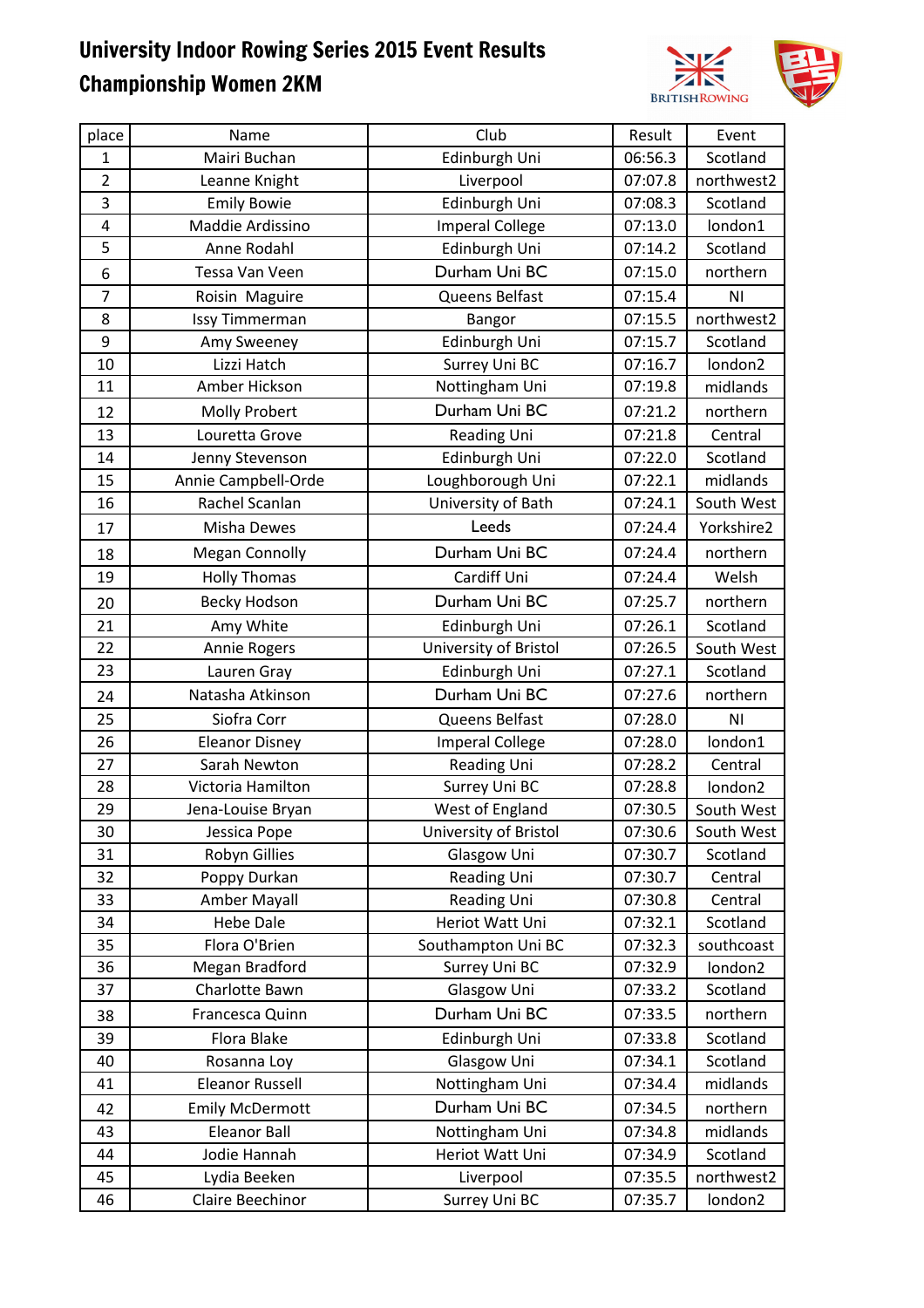

| 47 | <b>Caroline Matterson</b>       | Durham Uni BC                  | 07:35.8 | northern       |
|----|---------------------------------|--------------------------------|---------|----------------|
| 48 | Rebekah Goodwin                 | West of England                | 07:36.7 | South West     |
| 49 | Amelia Donovan                  | Edinburgh Uni                  | 07:36.8 | Scotland       |
| 50 | <b>COURTNEY PEDDER</b>          | <b>Leeds University BC</b>     | 07:37.1 | Yorkshire1     |
| 51 | Sophie Angel                    | University of Bristol          | 07:37.8 | South West     |
| 52 | <b>Ellen Smith</b>              | Glasgow Uni                    | 07:38.6 | Scotland       |
| 53 | Megan Lillington                | Durham Uni BC                  | 07:39.4 | northern       |
| 54 | Imogen Adshead                  | Southampton Uni BC             | 07:39.5 | southcoast     |
| 55 | <b>Steph Harris</b>             | University of Bristol          | 07:39.7 | South West     |
| 56 | <b>Bridget Lapage</b>           | Cardiff Uni                    | 07:40.1 | Welsh          |
| 57 | Jessica Eastwood                | Nottingham Uni                 | 07:40.2 | midlands       |
| 58 | Salome Sanchez                  | Nottingham Uni                 | 07:40.5 | midlands       |
| 59 | Helen Probert                   | Durham Uni BC                  | 07:40.7 | northern       |
| 60 | Liv Howes                       | Durham Uni BC                  | 07:40.9 | northern       |
| 61 | Katie Lillington                | Durham Uni BC                  | 07:41.6 | northern       |
| 62 | Meredith Graham                 | Cardiff Uni                    | 07:41.6 | Welsh          |
| 63 | Daisy Ash                       | <b>Sheffield University BC</b> | 07:41.8 | Yorkshire1     |
| 64 | Yewande Adesida                 | <b>Imperal College</b>         | 07:42.0 | london1        |
| 65 | Louise Blair                    | University College London      | 07:42.0 | london1        |
| 66 | Catherine Sloan                 | Edinburgh Uni                  | 07:42.0 | Scotland       |
| 67 | <b>Emily Grant</b>              | University of Bristol          | 07:42.2 | South West     |
| 68 | Francesca Ford                  | Nottingham Trent Uni           | 07:42.2 | midlands       |
| 69 | Rebecca Traylen                 | Nottingham Uni                 | 07:42.2 | midlands       |
| 70 | Katy McDonald                   | Durham Uni BC                  | 07:42.4 | northern       |
| 71 | <b>Hatty Haines</b>             | Leeds                          | 07:42.9 | Yorkshire2     |
| 72 | Naomi Pedder                    | <b>Hull University BC</b>      | 07:43.3 | Yorkshire1     |
| 73 | Carla Enrica Foglia             | York                           | 07:43.6 | Yorkshire2     |
| 74 | <b>Beth Fleetwood</b>           | Salford                        | 07:43.7 | northwest2     |
| 75 | Victoria Coultar                | Queens Belfast                 | 07:44.8 | N <sub>1</sub> |
| 76 | <b>Ginny Douglas</b>            | Durham Uni BC                  | 07:44.9 | northern       |
| 77 | Olivia Butler                   | Liverpool                      | 07:45.1 | northwest2     |
| 78 | Olivia Alliott                  | Edinburgh Uni                  | 07:45.2 | Scotland       |
| 79 | Olivia Naylor                   | Reading Uni                    | 07:45.2 | Central        |
| 80 | Victoria Joy                    | Lancaster                      | 07:45.4 | northwest2     |
| 81 | Freya George                    | Nottingham Uni                 | 07:46.0 | midlands       |
| 82 | Fenella Boulter                 | University of Bristol          | 07:46.3 | South West     |
| 83 | Anna Palsdottir                 | East London                    | 07:46.3 | Central        |
| 84 | Larissa Garth                   | Solent Uni BC                  | 07:46.9 | southcoast     |
| 85 | <b>Grainne Maguire Coneelly</b> | Glasgow Uni                    | 07:47.7 | Scotland       |
| 86 | <b>Tamsin Howard</b>            | University College London      | 07:48.0 | london1        |
| 87 | Carin Ivarsson                  | Edinburgh Uni                  | 07:48.1 | Scotland       |
| 88 | Camilla Hallman                 | Edinburgh Uni                  | 07:48.1 | Scotland       |
| 89 | Keana McCosh                    | Edinburgh Uni                  | 07:48.4 | Scotland       |
| 90 | Chloe Hankinson                 | University of Bristol          | 07:48.7 | South West     |
| 91 | <b>Shannon Purves</b>           | <b>Stirling Uni</b>            | 07:48.9 | Scotland       |
| 92 | Katherine Dawson                | Queens Belfast                 | 07:49.0 | ΝI             |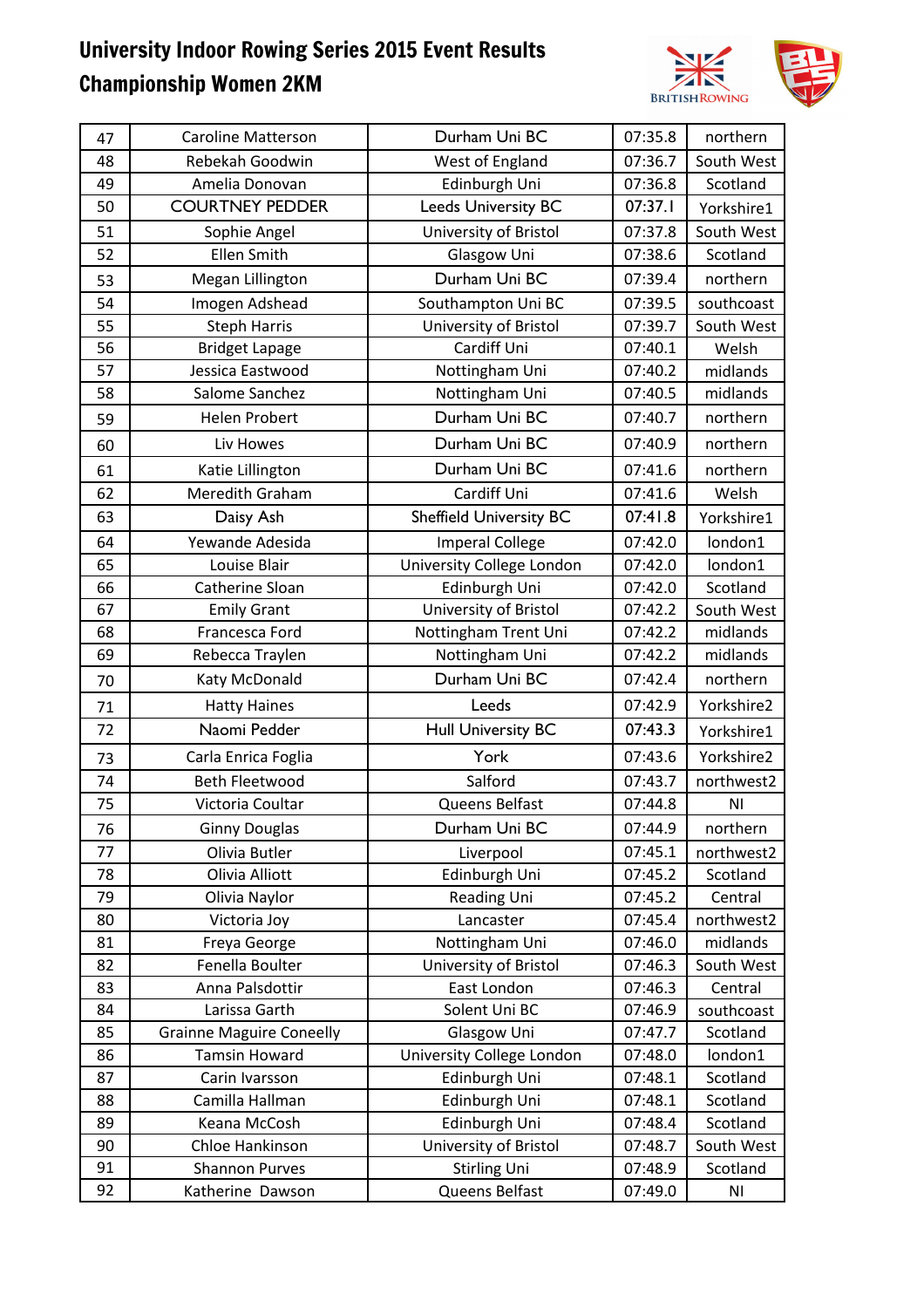

| 93  | Victoria Chamberlain   | <b>Bradford</b>                | 07:49.2 | Yorkshire2 |
|-----|------------------------|--------------------------------|---------|------------|
| 94  | Izzy Davis             | Edinburgh Uni                  | 07:49.4 | Scotland   |
| 95  | <b>Ruby Holt</b>       | Surrey Uni BC                  | 07:49.4 | london2    |
| 96  | Maeve Dale             | Glasgow Uni                    | 07:49.5 | Scotland   |
| 97  | <b>Megan Tranter</b>   | West of England                | 07:50.0 | South West |
| 98  | Dominique Jones        | <b>Sheffield University BC</b> | 07:50.5 | Yorkshire1 |
| 99  | Catherine James        | Cardiff Uni                    | 07:51.0 | Welsh      |
| 100 | Sarah Poole            | West of England                | 07:51.5 | South West |
| 101 | Claire Wood            | Salford                        | 07:51.8 | northwest2 |
| 102 | Chloe Garnham          | Leicester Uni                  | 07:51.8 | midlands   |
| 103 | Shannon Halliwell      | University of Bristol          | 07:51.9 | South West |
| 104 | Rebecca Goff           | Bangor                         | 07:52.2 | northwest2 |
| 105 | <b>Becky Geffen</b>    | Southampton Uni BC             | 07:52.4 | southcoast |
| 106 | Chrysa Panou           | <b>Sheffield University BC</b> | 07:53.0 | Yorkshire1 |
| 107 | <b>Baraat Boutaleb</b> | Glasgow Uni                    | 07:53.1 | Scotland   |
| 108 | Sophie Dickinson       | Portsmouth Uni BC              | 07:53.3 | southcoast |
| 109 | Rebecca Davison        | Queens Belfast                 | 07:53.6 | ΝI         |
| 110 | Sarah Lanchbury        | <b>Sheffield University BC</b> | 07:53.9 | Yorkshire1 |
| 111 | Amber Pierce           | Royal Hollaway                 | 07:54.0 | Central    |
| 112 | <b>Charis Evans</b>    | St Andrews Uni                 | 07:54.3 | Scotland   |
| 113 | Jessica Maingay        | Sheffield Hallam University BC | 07:54.3 | Yorkshire1 |
| 114 | <b>Bethany Rolt</b>    | Liverpool                      | 07:54.6 | northwest2 |
| 115 | Svenja Bernhardt       | <b>Stirling Uni</b>            | 07:54.8 | Scotland   |
| 116 | Maisie Hockin-Boyers   | University of Bristol          | 07:54.8 | South West |
| 117 | <b>Emily Ford</b>      | Royal Hollaway                 | 07:55.3 | Central    |
| 118 | Leonie Markus          | <b>Sheffield University BC</b> | 07:55.6 | Yorkshire1 |
| 119 | Lauren Wareham         | Cardiff Uni                    | 07:55.6 | Welsh      |
| 120 | Kirstin Davenport      | Southampton Uni BC             | 07:56.0 | southcoast |
| 121 | Jo McSweeney           | York                           | 07:56.1 | Yorkshire2 |
| 122 | Katherine Field        | University of Bristol          | 07:56.2 | South West |
| 123 | Kate Maurer            | Edinburgh Uni                  | 07:56.4 | Scotland   |
| 124 | Abbie Stephens         | Liverpool                      | 07:56.6 | northwest2 |
| 125 | Alice Prigent          | West of England                | 07:57.2 | South West |
| 126 | Hannah Woffinden       | Leeds                          | 07:57.6 | Yorkshire2 |
| 127 | <b>Grace Haracz</b>    | Loughborough Uni               | 07:57.9 | midlands   |
| 128 | Mataja Sborchia        | <b>Imperal College</b>         | 07:58.0 | london1    |
| 129 | Keri Anderson          | Glasgow Uni                    | 07:58.1 | Scotland   |
| 130 | Charlotte Milligan     | Leeds Beckett                  | 07:58.1 | Yorkshire2 |
| 131 | Fleur Onuorah          | University of Bristol          | 07:58.2 | South West |
| 132 | <b>Grace Bolton</b>    | Nottingham Uni                 | 07:58.2 | midlands   |
| 133 | <b>Ellie Cornelius</b> | <b>Hull University BC</b>      | 07:58.3 | Yorkshire1 |
| 134 | Annabel Wilson         | Edinburgh Uni                  | 07:58.5 | Scotland   |
| 135 | <b>Alice Melling</b>   | University of Bath             | 07:58.6 | South West |
| 136 | Anna Winton            | Glasgow Uni                    | 07:58.8 | Scotland   |
| 137 | <b>Maxime Penning</b>  | Glasgow Uni                    | 07:59.7 | Scotland   |
| 138 | Aimee MacDonald        | Strathclyde Uni                | 07:59.9 | Scotland   |
| 139 | Megan Kenny            | <b>Imperal College</b>         | 08:00.0 | london1    |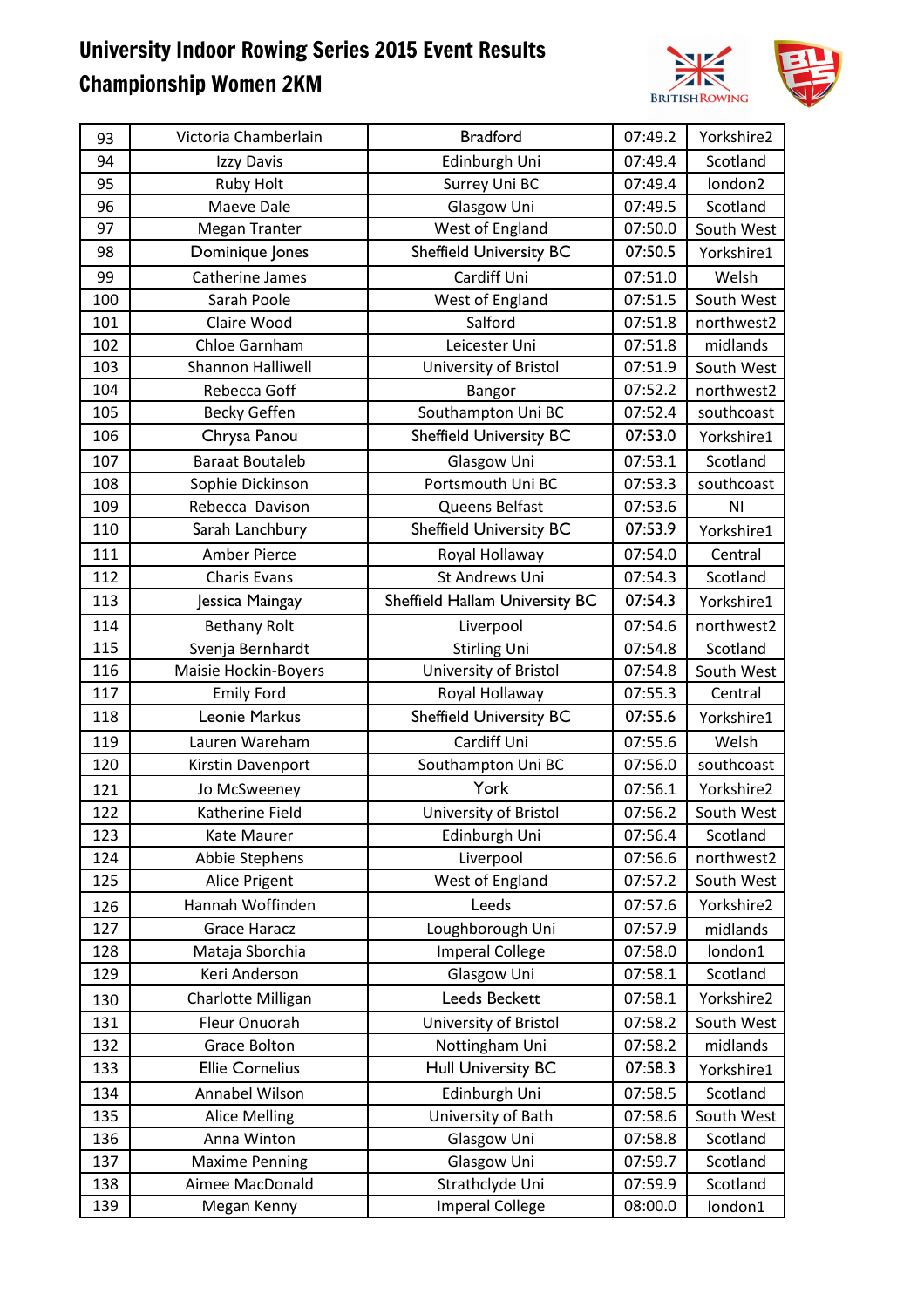

| Nottingham Trent Uni<br>141<br>Megan Halsted<br>08:00.8<br>midlands<br>Loughborough Uni<br>142<br><b>Fleur Tavare</b><br>08:01.3<br>midlands<br>Cardiff Uni<br>08:01.4<br>143<br>Olivia Howe<br>Welsh<br>144<br>Rhiannon Edge<br>Lancaster<br>08:01.9<br>northwest2<br>145<br>Cardiff Uni<br>08:02.4<br>Welsh<br>Helen Taylor<br>Solent Uni BC<br>146<br>Darcy Cox<br>08:03.1<br>southcoast<br>Scotland<br>147<br><b>Stina Simenson</b><br>08:03.2<br>Glasgow Uni<br>08:04.0<br>northwest2<br>148<br>Leah Carman<br>Lancaster<br>149<br>08:04.2<br>Central<br>Sophie Hobson<br>Royal Hollaway<br>150<br>08:04.5<br>St Andrews Uni<br>Scotland<br>Hannah Myatt<br>Karen Sandeman<br>Dundee Uni<br>Scotland<br>151<br>08:05.3<br>152<br><b>Claire Williams</b><br>East London<br>08:05.3<br>Central<br>153<br><b>Arielle Torres</b><br>Nottingham Uni<br>08:05.3<br>midlands<br>York St John University BC<br>08:06.6<br>154<br>Kathryn O'Hagan<br>Yorkshire1<br>Cardiff Uni<br>155<br>08:07.4<br>Welsh<br>Georgie Haynes<br>Sheffield Hallam University BC<br>08:07.5<br>156<br>Martha Browne<br>Yorkshire1<br>Durham Uni BC<br>08:07.5<br>northern<br>Lauren McMillan<br>157<br>Keele Uni<br>northwest1<br>08:08.1<br>Georgia Cope<br>158<br>Victoria Ford<br>08:08.1<br>london2<br>159<br>Surrey Uni BC<br>Nottingham Trent Uni<br>08:08.3<br>midlands<br>160<br>Marie Crosnier<br>161<br>St Andrews Uni<br>08:09.0<br><b>Charlotte Bonhoure</b><br>Scotland<br><b>Rachel Ebbens</b><br>08:09.1<br>london2<br>162<br>Surrey Uni BC<br>Sheffield Hallam University BC<br>08:09.2<br>163<br>Jodie Thompson<br>Yorkshire1<br>08:09.3<br>164<br><b>Bea Churchill</b><br>northwest2<br>Lancaster<br>165<br>Antonina Dembinska-Kenner<br>University of Bristol<br>08:09.8<br>South West<br>166<br>Southampton Uni BC<br>08:09.9<br>southcoast<br>Laura Sage<br>midlands<br>167<br>Lucy Crooks<br>Nottingham Trent Uni<br>08:09.9<br><b>Bradford</b><br><b>Kirsty Luckcuck</b><br>08:10.0<br>Yorkshire2<br>168<br><b>Gabby Maxfield</b><br>169<br>08:10.3<br>northwest2<br>Lancaster<br>08:10.5<br>midlands<br>170<br>Nottingham Uni<br><b>Bethany Milton</b><br>08:10.7<br><b>Sheffield University BC</b><br>171<br>Hannah Jones<br>Yorkshire1<br>Eleri Connick<br>Edinburgh Uni<br>Scotland<br>08:11.1<br>172<br>Surrey Uni BC<br>08:11.4<br>173<br>Jenna Chapman<br>london2<br>Sheffield Hallam University BC<br>08:11.7<br>174<br>Sarah Makepeace<br>Yorkshire1<br>Royal Hollaway<br>08:12.5<br>Central<br>175<br>Antonia Rough<br>176<br>Hannah Adams<br>Glasgow Uni<br>08:12.8<br>Scotland<br>University of Bath<br>177<br>08:12.9<br>South West<br>Philippa Montgomery<br>08:13.1<br><b>Ellie Norris</b><br><b>Sheffield University BC</b><br>178<br>Yorkshire1<br>08:13.6<br>179<br><b>Grace McDowell</b><br>northwest2<br>Liverpool<br>University of Bristol<br>08:13.9<br>South West<br>180<br>Robyn Davies<br>Cardiff Uni<br>181<br>08:13.9<br>Welsh<br><b>Issica Baron</b><br>Jodie Clarke<br>University College London<br>182<br>08:14.0<br>london1<br>Cardiff Uni<br>08:14.4<br>183<br><b>Molly Mifsud</b><br>Welsh<br>Lancaster<br>08:14.9<br>northwest2<br>184<br>Lucy Shaw<br>08:15.3<br>Nicola Bowen<br><b>Sheffield University BC</b><br>185<br>Yorkshire1 | 140 | Elena Williams | University of Bath | 08:00.5 | South West |
|-------------------------------------------------------------------------------------------------------------------------------------------------------------------------------------------------------------------------------------------------------------------------------------------------------------------------------------------------------------------------------------------------------------------------------------------------------------------------------------------------------------------------------------------------------------------------------------------------------------------------------------------------------------------------------------------------------------------------------------------------------------------------------------------------------------------------------------------------------------------------------------------------------------------------------------------------------------------------------------------------------------------------------------------------------------------------------------------------------------------------------------------------------------------------------------------------------------------------------------------------------------------------------------------------------------------------------------------------------------------------------------------------------------------------------------------------------------------------------------------------------------------------------------------------------------------------------------------------------------------------------------------------------------------------------------------------------------------------------------------------------------------------------------------------------------------------------------------------------------------------------------------------------------------------------------------------------------------------------------------------------------------------------------------------------------------------------------------------------------------------------------------------------------------------------------------------------------------------------------------------------------------------------------------------------------------------------------------------------------------------------------------------------------------------------------------------------------------------------------------------------------------------------------------------------------------------------------------------------------------------------------------------------------------------------------------------------------------------------------------------------------------------------------------------------------------------------------------------------------------------------------------------------------------------------------------------------------------------------------------------------------------------------------------------------------------------------------------------------------------------------------------------------------------------------------------------------------------------------------------------------------------------|-----|----------------|--------------------|---------|------------|
|                                                                                                                                                                                                                                                                                                                                                                                                                                                                                                                                                                                                                                                                                                                                                                                                                                                                                                                                                                                                                                                                                                                                                                                                                                                                                                                                                                                                                                                                                                                                                                                                                                                                                                                                                                                                                                                                                                                                                                                                                                                                                                                                                                                                                                                                                                                                                                                                                                                                                                                                                                                                                                                                                                                                                                                                                                                                                                                                                                                                                                                                                                                                                                                                                                                                         |     |                |                    |         |            |
|                                                                                                                                                                                                                                                                                                                                                                                                                                                                                                                                                                                                                                                                                                                                                                                                                                                                                                                                                                                                                                                                                                                                                                                                                                                                                                                                                                                                                                                                                                                                                                                                                                                                                                                                                                                                                                                                                                                                                                                                                                                                                                                                                                                                                                                                                                                                                                                                                                                                                                                                                                                                                                                                                                                                                                                                                                                                                                                                                                                                                                                                                                                                                                                                                                                                         |     |                |                    |         |            |
|                                                                                                                                                                                                                                                                                                                                                                                                                                                                                                                                                                                                                                                                                                                                                                                                                                                                                                                                                                                                                                                                                                                                                                                                                                                                                                                                                                                                                                                                                                                                                                                                                                                                                                                                                                                                                                                                                                                                                                                                                                                                                                                                                                                                                                                                                                                                                                                                                                                                                                                                                                                                                                                                                                                                                                                                                                                                                                                                                                                                                                                                                                                                                                                                                                                                         |     |                |                    |         |            |
|                                                                                                                                                                                                                                                                                                                                                                                                                                                                                                                                                                                                                                                                                                                                                                                                                                                                                                                                                                                                                                                                                                                                                                                                                                                                                                                                                                                                                                                                                                                                                                                                                                                                                                                                                                                                                                                                                                                                                                                                                                                                                                                                                                                                                                                                                                                                                                                                                                                                                                                                                                                                                                                                                                                                                                                                                                                                                                                                                                                                                                                                                                                                                                                                                                                                         |     |                |                    |         |            |
|                                                                                                                                                                                                                                                                                                                                                                                                                                                                                                                                                                                                                                                                                                                                                                                                                                                                                                                                                                                                                                                                                                                                                                                                                                                                                                                                                                                                                                                                                                                                                                                                                                                                                                                                                                                                                                                                                                                                                                                                                                                                                                                                                                                                                                                                                                                                                                                                                                                                                                                                                                                                                                                                                                                                                                                                                                                                                                                                                                                                                                                                                                                                                                                                                                                                         |     |                |                    |         |            |
|                                                                                                                                                                                                                                                                                                                                                                                                                                                                                                                                                                                                                                                                                                                                                                                                                                                                                                                                                                                                                                                                                                                                                                                                                                                                                                                                                                                                                                                                                                                                                                                                                                                                                                                                                                                                                                                                                                                                                                                                                                                                                                                                                                                                                                                                                                                                                                                                                                                                                                                                                                                                                                                                                                                                                                                                                                                                                                                                                                                                                                                                                                                                                                                                                                                                         |     |                |                    |         |            |
|                                                                                                                                                                                                                                                                                                                                                                                                                                                                                                                                                                                                                                                                                                                                                                                                                                                                                                                                                                                                                                                                                                                                                                                                                                                                                                                                                                                                                                                                                                                                                                                                                                                                                                                                                                                                                                                                                                                                                                                                                                                                                                                                                                                                                                                                                                                                                                                                                                                                                                                                                                                                                                                                                                                                                                                                                                                                                                                                                                                                                                                                                                                                                                                                                                                                         |     |                |                    |         |            |
|                                                                                                                                                                                                                                                                                                                                                                                                                                                                                                                                                                                                                                                                                                                                                                                                                                                                                                                                                                                                                                                                                                                                                                                                                                                                                                                                                                                                                                                                                                                                                                                                                                                                                                                                                                                                                                                                                                                                                                                                                                                                                                                                                                                                                                                                                                                                                                                                                                                                                                                                                                                                                                                                                                                                                                                                                                                                                                                                                                                                                                                                                                                                                                                                                                                                         |     |                |                    |         |            |
|                                                                                                                                                                                                                                                                                                                                                                                                                                                                                                                                                                                                                                                                                                                                                                                                                                                                                                                                                                                                                                                                                                                                                                                                                                                                                                                                                                                                                                                                                                                                                                                                                                                                                                                                                                                                                                                                                                                                                                                                                                                                                                                                                                                                                                                                                                                                                                                                                                                                                                                                                                                                                                                                                                                                                                                                                                                                                                                                                                                                                                                                                                                                                                                                                                                                         |     |                |                    |         |            |
|                                                                                                                                                                                                                                                                                                                                                                                                                                                                                                                                                                                                                                                                                                                                                                                                                                                                                                                                                                                                                                                                                                                                                                                                                                                                                                                                                                                                                                                                                                                                                                                                                                                                                                                                                                                                                                                                                                                                                                                                                                                                                                                                                                                                                                                                                                                                                                                                                                                                                                                                                                                                                                                                                                                                                                                                                                                                                                                                                                                                                                                                                                                                                                                                                                                                         |     |                |                    |         |            |
|                                                                                                                                                                                                                                                                                                                                                                                                                                                                                                                                                                                                                                                                                                                                                                                                                                                                                                                                                                                                                                                                                                                                                                                                                                                                                                                                                                                                                                                                                                                                                                                                                                                                                                                                                                                                                                                                                                                                                                                                                                                                                                                                                                                                                                                                                                                                                                                                                                                                                                                                                                                                                                                                                                                                                                                                                                                                                                                                                                                                                                                                                                                                                                                                                                                                         |     |                |                    |         |            |
|                                                                                                                                                                                                                                                                                                                                                                                                                                                                                                                                                                                                                                                                                                                                                                                                                                                                                                                                                                                                                                                                                                                                                                                                                                                                                                                                                                                                                                                                                                                                                                                                                                                                                                                                                                                                                                                                                                                                                                                                                                                                                                                                                                                                                                                                                                                                                                                                                                                                                                                                                                                                                                                                                                                                                                                                                                                                                                                                                                                                                                                                                                                                                                                                                                                                         |     |                |                    |         |            |
|                                                                                                                                                                                                                                                                                                                                                                                                                                                                                                                                                                                                                                                                                                                                                                                                                                                                                                                                                                                                                                                                                                                                                                                                                                                                                                                                                                                                                                                                                                                                                                                                                                                                                                                                                                                                                                                                                                                                                                                                                                                                                                                                                                                                                                                                                                                                                                                                                                                                                                                                                                                                                                                                                                                                                                                                                                                                                                                                                                                                                                                                                                                                                                                                                                                                         |     |                |                    |         |            |
|                                                                                                                                                                                                                                                                                                                                                                                                                                                                                                                                                                                                                                                                                                                                                                                                                                                                                                                                                                                                                                                                                                                                                                                                                                                                                                                                                                                                                                                                                                                                                                                                                                                                                                                                                                                                                                                                                                                                                                                                                                                                                                                                                                                                                                                                                                                                                                                                                                                                                                                                                                                                                                                                                                                                                                                                                                                                                                                                                                                                                                                                                                                                                                                                                                                                         |     |                |                    |         |            |
|                                                                                                                                                                                                                                                                                                                                                                                                                                                                                                                                                                                                                                                                                                                                                                                                                                                                                                                                                                                                                                                                                                                                                                                                                                                                                                                                                                                                                                                                                                                                                                                                                                                                                                                                                                                                                                                                                                                                                                                                                                                                                                                                                                                                                                                                                                                                                                                                                                                                                                                                                                                                                                                                                                                                                                                                                                                                                                                                                                                                                                                                                                                                                                                                                                                                         |     |                |                    |         |            |
|                                                                                                                                                                                                                                                                                                                                                                                                                                                                                                                                                                                                                                                                                                                                                                                                                                                                                                                                                                                                                                                                                                                                                                                                                                                                                                                                                                                                                                                                                                                                                                                                                                                                                                                                                                                                                                                                                                                                                                                                                                                                                                                                                                                                                                                                                                                                                                                                                                                                                                                                                                                                                                                                                                                                                                                                                                                                                                                                                                                                                                                                                                                                                                                                                                                                         |     |                |                    |         |            |
|                                                                                                                                                                                                                                                                                                                                                                                                                                                                                                                                                                                                                                                                                                                                                                                                                                                                                                                                                                                                                                                                                                                                                                                                                                                                                                                                                                                                                                                                                                                                                                                                                                                                                                                                                                                                                                                                                                                                                                                                                                                                                                                                                                                                                                                                                                                                                                                                                                                                                                                                                                                                                                                                                                                                                                                                                                                                                                                                                                                                                                                                                                                                                                                                                                                                         |     |                |                    |         |            |
|                                                                                                                                                                                                                                                                                                                                                                                                                                                                                                                                                                                                                                                                                                                                                                                                                                                                                                                                                                                                                                                                                                                                                                                                                                                                                                                                                                                                                                                                                                                                                                                                                                                                                                                                                                                                                                                                                                                                                                                                                                                                                                                                                                                                                                                                                                                                                                                                                                                                                                                                                                                                                                                                                                                                                                                                                                                                                                                                                                                                                                                                                                                                                                                                                                                                         |     |                |                    |         |            |
|                                                                                                                                                                                                                                                                                                                                                                                                                                                                                                                                                                                                                                                                                                                                                                                                                                                                                                                                                                                                                                                                                                                                                                                                                                                                                                                                                                                                                                                                                                                                                                                                                                                                                                                                                                                                                                                                                                                                                                                                                                                                                                                                                                                                                                                                                                                                                                                                                                                                                                                                                                                                                                                                                                                                                                                                                                                                                                                                                                                                                                                                                                                                                                                                                                                                         |     |                |                    |         |            |
|                                                                                                                                                                                                                                                                                                                                                                                                                                                                                                                                                                                                                                                                                                                                                                                                                                                                                                                                                                                                                                                                                                                                                                                                                                                                                                                                                                                                                                                                                                                                                                                                                                                                                                                                                                                                                                                                                                                                                                                                                                                                                                                                                                                                                                                                                                                                                                                                                                                                                                                                                                                                                                                                                                                                                                                                                                                                                                                                                                                                                                                                                                                                                                                                                                                                         |     |                |                    |         |            |
|                                                                                                                                                                                                                                                                                                                                                                                                                                                                                                                                                                                                                                                                                                                                                                                                                                                                                                                                                                                                                                                                                                                                                                                                                                                                                                                                                                                                                                                                                                                                                                                                                                                                                                                                                                                                                                                                                                                                                                                                                                                                                                                                                                                                                                                                                                                                                                                                                                                                                                                                                                                                                                                                                                                                                                                                                                                                                                                                                                                                                                                                                                                                                                                                                                                                         |     |                |                    |         |            |
|                                                                                                                                                                                                                                                                                                                                                                                                                                                                                                                                                                                                                                                                                                                                                                                                                                                                                                                                                                                                                                                                                                                                                                                                                                                                                                                                                                                                                                                                                                                                                                                                                                                                                                                                                                                                                                                                                                                                                                                                                                                                                                                                                                                                                                                                                                                                                                                                                                                                                                                                                                                                                                                                                                                                                                                                                                                                                                                                                                                                                                                                                                                                                                                                                                                                         |     |                |                    |         |            |
|                                                                                                                                                                                                                                                                                                                                                                                                                                                                                                                                                                                                                                                                                                                                                                                                                                                                                                                                                                                                                                                                                                                                                                                                                                                                                                                                                                                                                                                                                                                                                                                                                                                                                                                                                                                                                                                                                                                                                                                                                                                                                                                                                                                                                                                                                                                                                                                                                                                                                                                                                                                                                                                                                                                                                                                                                                                                                                                                                                                                                                                                                                                                                                                                                                                                         |     |                |                    |         |            |
|                                                                                                                                                                                                                                                                                                                                                                                                                                                                                                                                                                                                                                                                                                                                                                                                                                                                                                                                                                                                                                                                                                                                                                                                                                                                                                                                                                                                                                                                                                                                                                                                                                                                                                                                                                                                                                                                                                                                                                                                                                                                                                                                                                                                                                                                                                                                                                                                                                                                                                                                                                                                                                                                                                                                                                                                                                                                                                                                                                                                                                                                                                                                                                                                                                                                         |     |                |                    |         |            |
|                                                                                                                                                                                                                                                                                                                                                                                                                                                                                                                                                                                                                                                                                                                                                                                                                                                                                                                                                                                                                                                                                                                                                                                                                                                                                                                                                                                                                                                                                                                                                                                                                                                                                                                                                                                                                                                                                                                                                                                                                                                                                                                                                                                                                                                                                                                                                                                                                                                                                                                                                                                                                                                                                                                                                                                                                                                                                                                                                                                                                                                                                                                                                                                                                                                                         |     |                |                    |         |            |
|                                                                                                                                                                                                                                                                                                                                                                                                                                                                                                                                                                                                                                                                                                                                                                                                                                                                                                                                                                                                                                                                                                                                                                                                                                                                                                                                                                                                                                                                                                                                                                                                                                                                                                                                                                                                                                                                                                                                                                                                                                                                                                                                                                                                                                                                                                                                                                                                                                                                                                                                                                                                                                                                                                                                                                                                                                                                                                                                                                                                                                                                                                                                                                                                                                                                         |     |                |                    |         |            |
|                                                                                                                                                                                                                                                                                                                                                                                                                                                                                                                                                                                                                                                                                                                                                                                                                                                                                                                                                                                                                                                                                                                                                                                                                                                                                                                                                                                                                                                                                                                                                                                                                                                                                                                                                                                                                                                                                                                                                                                                                                                                                                                                                                                                                                                                                                                                                                                                                                                                                                                                                                                                                                                                                                                                                                                                                                                                                                                                                                                                                                                                                                                                                                                                                                                                         |     |                |                    |         |            |
|                                                                                                                                                                                                                                                                                                                                                                                                                                                                                                                                                                                                                                                                                                                                                                                                                                                                                                                                                                                                                                                                                                                                                                                                                                                                                                                                                                                                                                                                                                                                                                                                                                                                                                                                                                                                                                                                                                                                                                                                                                                                                                                                                                                                                                                                                                                                                                                                                                                                                                                                                                                                                                                                                                                                                                                                                                                                                                                                                                                                                                                                                                                                                                                                                                                                         |     |                |                    |         |            |
|                                                                                                                                                                                                                                                                                                                                                                                                                                                                                                                                                                                                                                                                                                                                                                                                                                                                                                                                                                                                                                                                                                                                                                                                                                                                                                                                                                                                                                                                                                                                                                                                                                                                                                                                                                                                                                                                                                                                                                                                                                                                                                                                                                                                                                                                                                                                                                                                                                                                                                                                                                                                                                                                                                                                                                                                                                                                                                                                                                                                                                                                                                                                                                                                                                                                         |     |                |                    |         |            |
|                                                                                                                                                                                                                                                                                                                                                                                                                                                                                                                                                                                                                                                                                                                                                                                                                                                                                                                                                                                                                                                                                                                                                                                                                                                                                                                                                                                                                                                                                                                                                                                                                                                                                                                                                                                                                                                                                                                                                                                                                                                                                                                                                                                                                                                                                                                                                                                                                                                                                                                                                                                                                                                                                                                                                                                                                                                                                                                                                                                                                                                                                                                                                                                                                                                                         |     |                |                    |         |            |
|                                                                                                                                                                                                                                                                                                                                                                                                                                                                                                                                                                                                                                                                                                                                                                                                                                                                                                                                                                                                                                                                                                                                                                                                                                                                                                                                                                                                                                                                                                                                                                                                                                                                                                                                                                                                                                                                                                                                                                                                                                                                                                                                                                                                                                                                                                                                                                                                                                                                                                                                                                                                                                                                                                                                                                                                                                                                                                                                                                                                                                                                                                                                                                                                                                                                         |     |                |                    |         |            |
|                                                                                                                                                                                                                                                                                                                                                                                                                                                                                                                                                                                                                                                                                                                                                                                                                                                                                                                                                                                                                                                                                                                                                                                                                                                                                                                                                                                                                                                                                                                                                                                                                                                                                                                                                                                                                                                                                                                                                                                                                                                                                                                                                                                                                                                                                                                                                                                                                                                                                                                                                                                                                                                                                                                                                                                                                                                                                                                                                                                                                                                                                                                                                                                                                                                                         |     |                |                    |         |            |
|                                                                                                                                                                                                                                                                                                                                                                                                                                                                                                                                                                                                                                                                                                                                                                                                                                                                                                                                                                                                                                                                                                                                                                                                                                                                                                                                                                                                                                                                                                                                                                                                                                                                                                                                                                                                                                                                                                                                                                                                                                                                                                                                                                                                                                                                                                                                                                                                                                                                                                                                                                                                                                                                                                                                                                                                                                                                                                                                                                                                                                                                                                                                                                                                                                                                         |     |                |                    |         |            |
|                                                                                                                                                                                                                                                                                                                                                                                                                                                                                                                                                                                                                                                                                                                                                                                                                                                                                                                                                                                                                                                                                                                                                                                                                                                                                                                                                                                                                                                                                                                                                                                                                                                                                                                                                                                                                                                                                                                                                                                                                                                                                                                                                                                                                                                                                                                                                                                                                                                                                                                                                                                                                                                                                                                                                                                                                                                                                                                                                                                                                                                                                                                                                                                                                                                                         |     |                |                    |         |            |
|                                                                                                                                                                                                                                                                                                                                                                                                                                                                                                                                                                                                                                                                                                                                                                                                                                                                                                                                                                                                                                                                                                                                                                                                                                                                                                                                                                                                                                                                                                                                                                                                                                                                                                                                                                                                                                                                                                                                                                                                                                                                                                                                                                                                                                                                                                                                                                                                                                                                                                                                                                                                                                                                                                                                                                                                                                                                                                                                                                                                                                                                                                                                                                                                                                                                         |     |                |                    |         |            |
|                                                                                                                                                                                                                                                                                                                                                                                                                                                                                                                                                                                                                                                                                                                                                                                                                                                                                                                                                                                                                                                                                                                                                                                                                                                                                                                                                                                                                                                                                                                                                                                                                                                                                                                                                                                                                                                                                                                                                                                                                                                                                                                                                                                                                                                                                                                                                                                                                                                                                                                                                                                                                                                                                                                                                                                                                                                                                                                                                                                                                                                                                                                                                                                                                                                                         |     |                |                    |         |            |
|                                                                                                                                                                                                                                                                                                                                                                                                                                                                                                                                                                                                                                                                                                                                                                                                                                                                                                                                                                                                                                                                                                                                                                                                                                                                                                                                                                                                                                                                                                                                                                                                                                                                                                                                                                                                                                                                                                                                                                                                                                                                                                                                                                                                                                                                                                                                                                                                                                                                                                                                                                                                                                                                                                                                                                                                                                                                                                                                                                                                                                                                                                                                                                                                                                                                         |     |                |                    |         |            |
|                                                                                                                                                                                                                                                                                                                                                                                                                                                                                                                                                                                                                                                                                                                                                                                                                                                                                                                                                                                                                                                                                                                                                                                                                                                                                                                                                                                                                                                                                                                                                                                                                                                                                                                                                                                                                                                                                                                                                                                                                                                                                                                                                                                                                                                                                                                                                                                                                                                                                                                                                                                                                                                                                                                                                                                                                                                                                                                                                                                                                                                                                                                                                                                                                                                                         |     |                |                    |         |            |
|                                                                                                                                                                                                                                                                                                                                                                                                                                                                                                                                                                                                                                                                                                                                                                                                                                                                                                                                                                                                                                                                                                                                                                                                                                                                                                                                                                                                                                                                                                                                                                                                                                                                                                                                                                                                                                                                                                                                                                                                                                                                                                                                                                                                                                                                                                                                                                                                                                                                                                                                                                                                                                                                                                                                                                                                                                                                                                                                                                                                                                                                                                                                                                                                                                                                         |     |                |                    |         |            |
|                                                                                                                                                                                                                                                                                                                                                                                                                                                                                                                                                                                                                                                                                                                                                                                                                                                                                                                                                                                                                                                                                                                                                                                                                                                                                                                                                                                                                                                                                                                                                                                                                                                                                                                                                                                                                                                                                                                                                                                                                                                                                                                                                                                                                                                                                                                                                                                                                                                                                                                                                                                                                                                                                                                                                                                                                                                                                                                                                                                                                                                                                                                                                                                                                                                                         |     |                |                    |         |            |
|                                                                                                                                                                                                                                                                                                                                                                                                                                                                                                                                                                                                                                                                                                                                                                                                                                                                                                                                                                                                                                                                                                                                                                                                                                                                                                                                                                                                                                                                                                                                                                                                                                                                                                                                                                                                                                                                                                                                                                                                                                                                                                                                                                                                                                                                                                                                                                                                                                                                                                                                                                                                                                                                                                                                                                                                                                                                                                                                                                                                                                                                                                                                                                                                                                                                         |     |                |                    |         |            |
|                                                                                                                                                                                                                                                                                                                                                                                                                                                                                                                                                                                                                                                                                                                                                                                                                                                                                                                                                                                                                                                                                                                                                                                                                                                                                                                                                                                                                                                                                                                                                                                                                                                                                                                                                                                                                                                                                                                                                                                                                                                                                                                                                                                                                                                                                                                                                                                                                                                                                                                                                                                                                                                                                                                                                                                                                                                                                                                                                                                                                                                                                                                                                                                                                                                                         |     |                |                    |         |            |
|                                                                                                                                                                                                                                                                                                                                                                                                                                                                                                                                                                                                                                                                                                                                                                                                                                                                                                                                                                                                                                                                                                                                                                                                                                                                                                                                                                                                                                                                                                                                                                                                                                                                                                                                                                                                                                                                                                                                                                                                                                                                                                                                                                                                                                                                                                                                                                                                                                                                                                                                                                                                                                                                                                                                                                                                                                                                                                                                                                                                                                                                                                                                                                                                                                                                         |     |                |                    |         |            |
|                                                                                                                                                                                                                                                                                                                                                                                                                                                                                                                                                                                                                                                                                                                                                                                                                                                                                                                                                                                                                                                                                                                                                                                                                                                                                                                                                                                                                                                                                                                                                                                                                                                                                                                                                                                                                                                                                                                                                                                                                                                                                                                                                                                                                                                                                                                                                                                                                                                                                                                                                                                                                                                                                                                                                                                                                                                                                                                                                                                                                                                                                                                                                                                                                                                                         |     |                |                    |         |            |
|                                                                                                                                                                                                                                                                                                                                                                                                                                                                                                                                                                                                                                                                                                                                                                                                                                                                                                                                                                                                                                                                                                                                                                                                                                                                                                                                                                                                                                                                                                                                                                                                                                                                                                                                                                                                                                                                                                                                                                                                                                                                                                                                                                                                                                                                                                                                                                                                                                                                                                                                                                                                                                                                                                                                                                                                                                                                                                                                                                                                                                                                                                                                                                                                                                                                         |     |                |                    |         |            |
|                                                                                                                                                                                                                                                                                                                                                                                                                                                                                                                                                                                                                                                                                                                                                                                                                                                                                                                                                                                                                                                                                                                                                                                                                                                                                                                                                                                                                                                                                                                                                                                                                                                                                                                                                                                                                                                                                                                                                                                                                                                                                                                                                                                                                                                                                                                                                                                                                                                                                                                                                                                                                                                                                                                                                                                                                                                                                                                                                                                                                                                                                                                                                                                                                                                                         | 186 | Kate Adams     | East London        | 08:15.3 | Central    |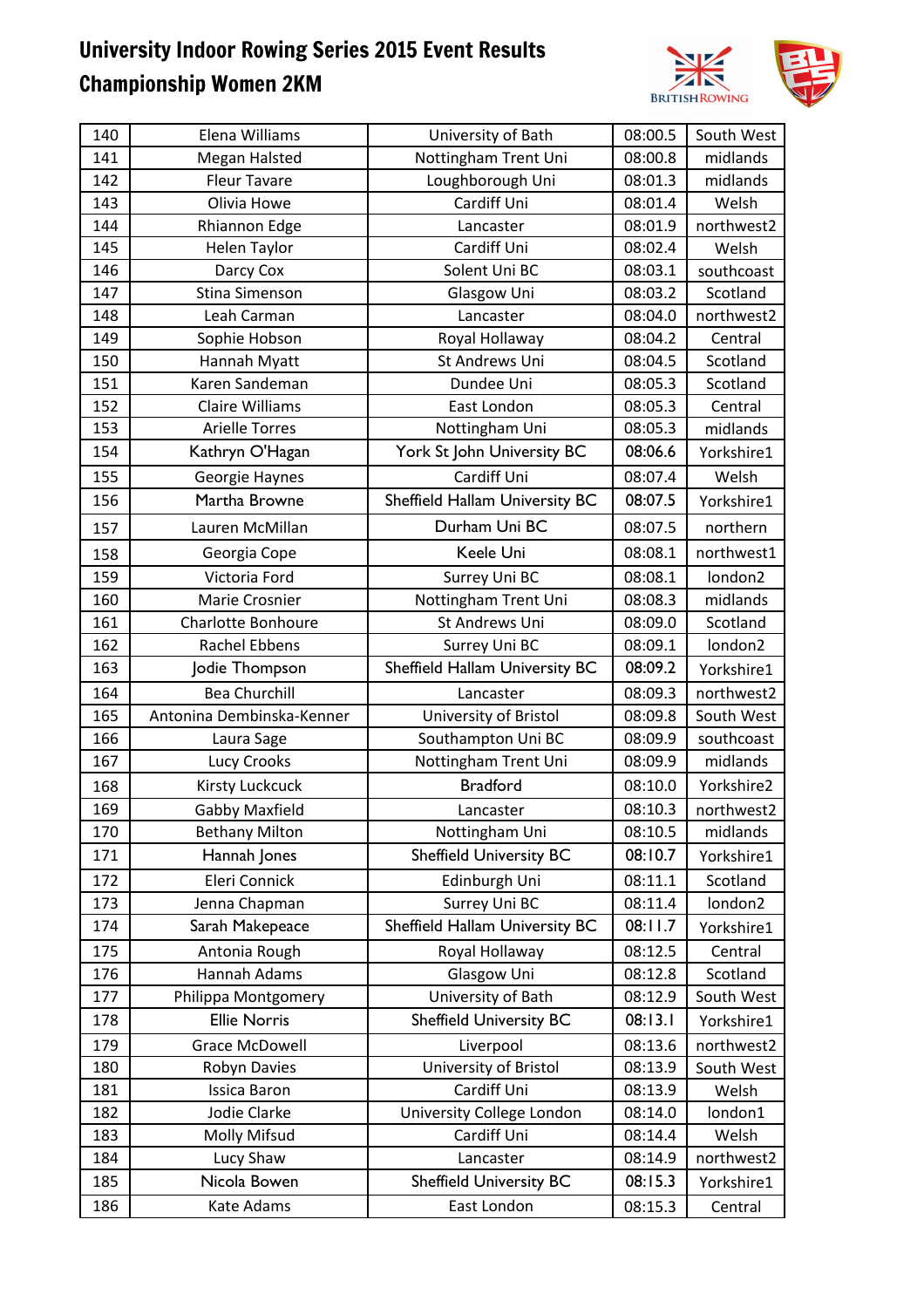

| 187 | Samantha Gomm            | Nottingham Trent Uni           | 08:16.7 | midlands       |
|-----|--------------------------|--------------------------------|---------|----------------|
| 188 | Caris Biltcliffe         | <b>Sheffield University BC</b> | 08:17.3 | Yorkshire1     |
| 189 | <b>Charlotte Wilding</b> | Royal Hollaway                 | 08:17.5 | Central        |
| 190 | Ciara Tansey             | Salford                        | 08:17.6 | northwest2     |
| 191 | Jenny Pope               | Cardiff Uni                    | 08:18.5 | Welsh          |
| 192 | <b>Emily Austin</b>      | <b>Imperal College</b>         | 08:19.0 | london1        |
| 193 | Ellie Holmes             | Queens Belfast                 | 08:19.1 | ΝI             |
| 194 | Alice Glenister          | York                           | 08:19.4 | Yorkshire2     |
| 195 | Zoe Smith                | York St John University BC     | 08:19.5 | Yorkshire1     |
| 196 | Pamela O'Neill           | Bangor                         | 08:20.6 | northwest2     |
| 197 | Leonor Marques-Worssam   | York                           | 08:20.7 | Yorkshire2     |
| 198 | Alice Foynes             | Queens Belfast                 | 08:21.6 | N <sub>l</sub> |
| 199 | <b>Tara Potter</b>       | <b>Sheffield University BC</b> | 08:21.6 | Yorkshire1     |
| 200 | Lauren Bartholomew       | Leicester Uni                  | 08:22.0 | midlands       |
| 201 | Elen Smith               | Cardiff Uni                    | 08:23.0 | Welsh          |
| 202 | Ruby Walker              | Royal Hollaway                 | 08:23.9 | Central        |
| 203 | Chloe Fagan              | Portsmouth Uni BC              | 08:24.3 | southcoast     |
| 204 | Sophie Watson            | <b>Sheffield University BC</b> | 08:24.7 | Yorkshire1     |
| 205 | Sophie Watson            | <b>Sheffield University BC</b> | 08:24.7 | Yorkshire1     |
| 206 | <b>Charlotte Hill</b>    | Sheffield Hallam University BC | 08:25.3 | Yorkshire1     |
| 207 | Faye Willaims            | Nottingham Trent Uni           | 08:25.4 | midlands       |
| 208 | Lizzie Hope              | York St John University BC     | 08:25.5 | Yorkshire1     |
| 209 | <b>Britta Adrians</b>    | Strathclyde Uni                | 08:25.7 | Scotland       |
| 210 | Chloe Elmy               | Nottingham Trent Uni           | 08:25.8 | midlands       |
| 211 | Izzy Hale                | Loughborough Uni               | 08:27.0 | midlands       |
| 212 | Sarah Prescott-Smith     | <b>Sheffield University BC</b> | 08:28.5 | Yorkshire1     |
| 213 | Mel Perkins              | York St John University BC     | 08:29.2 | Yorkshire1     |
| 214 | Marie Banfield           | Leicester Uni                  | 08:29.8 | midlands       |
| 215 | Poppy Donaldson          | <b>Sheffield University BC</b> | 08:29.9 | Yorkshire1     |
| 216 | Charlotte O'Neill        | Sheffield Hallam University BC | 08:31.2 | Yorkshire1     |
| 217 | Charlotte O'Neill        | Sheffield Hallam University BC | 08:31.2 | Yorkshire1     |
| 218 | Rebecca Furuholmen       | Royal Hollaway                 | 08:31.3 | Central        |
| 219 | Rebecca Williamson       | Bangor                         | 08:33.2 | northwest2     |
| 220 | Tui Kama                 | Sheffield Hallam University BC | 08:34.3 | Yorkshire1     |
| 221 | Tui Kama                 | Sheffield Hallam University BC | 08:34.3 | Yorkshire1     |
| 222 | Natalie Too              | University of Bath             | 08:35.4 | South West     |
| 223 | Simi Rogaly              | Cardiff Uni                    | 08:37.3 | Welsh          |
| 224 | Emma Dudley              | Keele Uni                      | 08:37.5 | northwest1     |
| 225 | Hannah Moore             | Hull University BC             | 08:37.9 | Yorkshire1     |
| 226 | <b>Bam Thomas</b>        | <b>Sheffield University BC</b> | 08:39.0 | Yorkshire1     |
| 227 | Seremma Hotson           | <b>Bradford</b>                | 08:39.2 | Yorkshire2     |
| 228 | Jodi Weston              | East London                    | 08:39.9 | Central        |
| 229 | Tasmin Lush              | <b>Hull University BC</b>      | 08:40.0 | Yorkshire1     |
| 230 | Katie Abbott             | <b>Sheffield University BC</b> | 08:40.0 | Yorkshire1     |
| 231 | Eli Bone                 | Keele Uni                      | 08:40.9 | northwest1     |